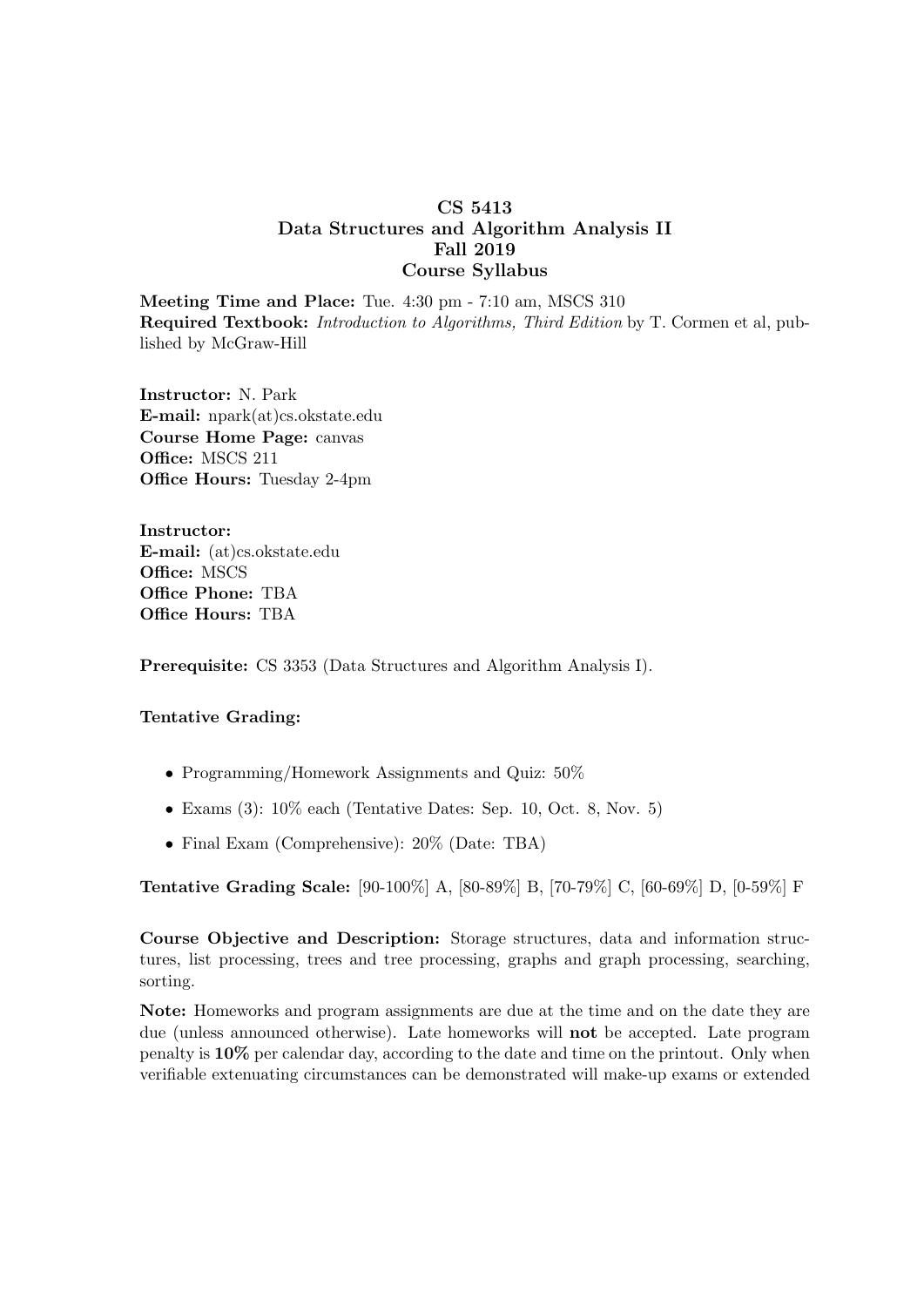assignment due dates be considered. Verifiable extenuating circumstances must be reasons beyond control of the students, such as illness or accidental injury. Poor performance in class is not an extenuating circumstance. Advise your instructor of the verifiable extenuating circumstances in advance or as soon as possible. In such situations, the date and nature of the make-up exams and the extended due dates for the assignments will be decided by the instructor.

Attendance Policy: As this is an online course, online attendance is strongly encouraged, but not required or monitored. Students are responsible for any material covered in onlineclass. Some of the materials covered in class will not be in the textbook. Announcements about homeworks, projects, programming assignments, etc. will be made primarily online and/or by email as necessary. Students are to check their D2L course webpage and emails in their class accounts regularly.

Collaboration Policy: Discussion of techniques and ideas covered in class is encouraged. However, every line of on all assignments must be your own.

A statement required by the university: "Care must be taken that exam answers are not seen by others, that term papers or projects are not plagiarized by others or otherwise misused by others, etc. Even passive cooperation in a dishonest enterprise is unacceptable."

- In programming assignments, discussion of techniques in a natural language (such as English) is allowed, but a discussion in a computer or algorithmic language is not allowed. (Computer language discussions and questions are to be limited to the language and should not concern the assignment.) Stealing, giving or receiving any code, drawings, diagrams, texts or designs is not allowed.
- If a proctored-examination is given, no discussion of any kind (except with the instructor) is allowed. No access to any type of written material is allowed.
- Students who do not comply with the above described collaboration policy will receive a grade of F in the course. Furthermore, the case will be reported to the University Officials.
- 50% Rule: For any student to be eligible to receive a passing grade, the student must have earned at least 50% of the total points in each of two areas: (1) programs and other assignments, and (2) tests. Any student whose grades do not satisfy the 50% Rule will automatically receive a grade of F in the course regardless of the total points earned.

## Tentative Course Outline:

- 1. Introduction: basics of data structures and algorithm design/analysis
- 2. Sorting algorithms and analysis: Heapsort, Quicksort, etc.